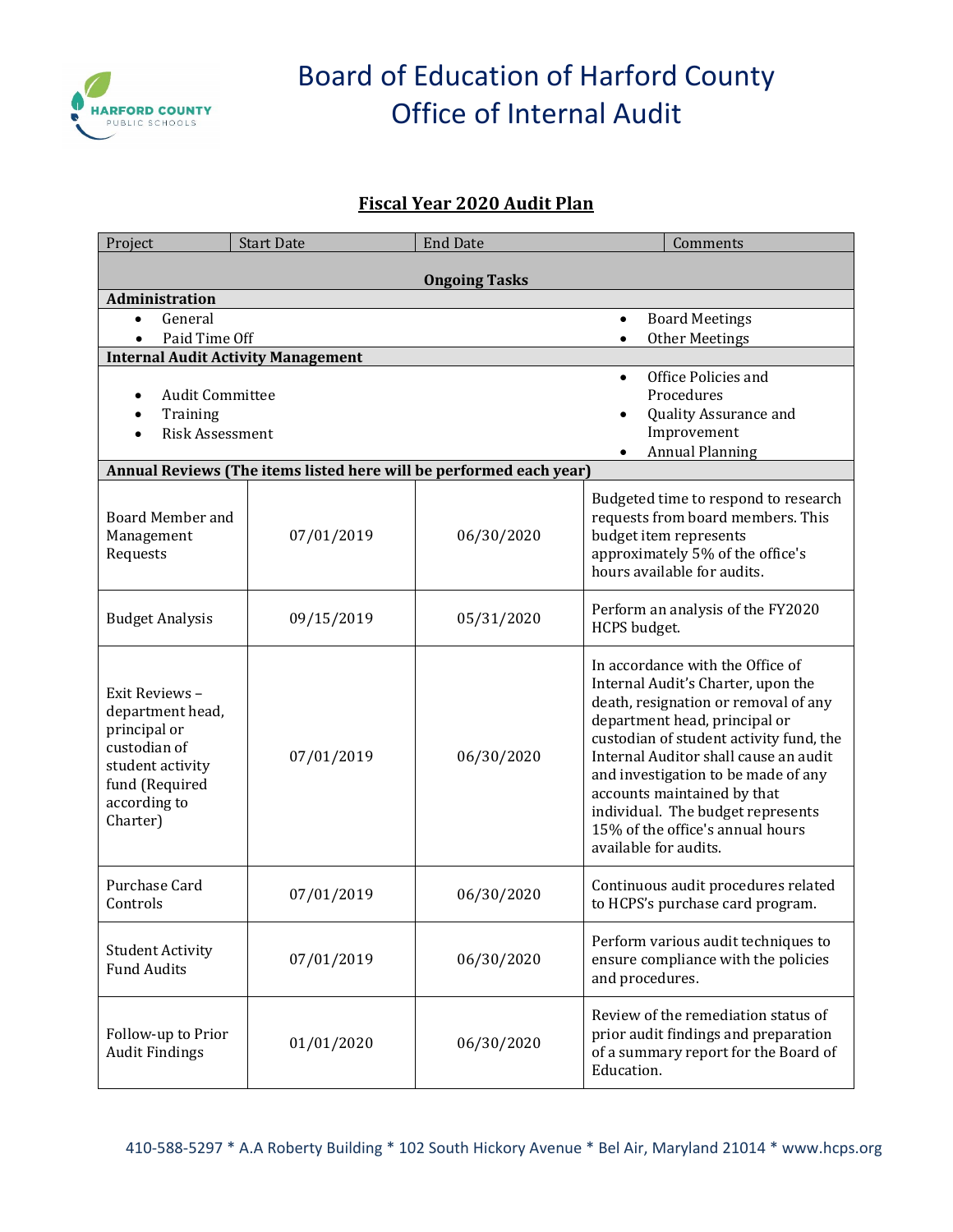| Project                                                                                    | <b>Start Date</b> | <b>End Date</b> | Comments                                                                                                                                                                 |  |
|--------------------------------------------------------------------------------------------|-------------------|-----------------|--------------------------------------------------------------------------------------------------------------------------------------------------------------------------|--|
| <b>Planned Audits</b>                                                                      |                   |                 |                                                                                                                                                                          |  |
| 2020 Financial<br><b>Statement Audits</b><br>for FY2019                                    | 07/01/2019        | 12/31/2019      | General coordination related to<br>ensuring that required Financial<br>Statement Audits are completed.<br>Includes OMB A-133 Single Audit and<br>Other Required Reports. |  |
| 2020 Contract<br>Management -<br>Commodities and<br><b>General Services</b>                | 2/1/2020          | 5/31/2020       | Determine if contracts are being<br>appropriately monitored to ensure<br>compliance with HCPS policies and<br>contract terms.                                            |  |
| 2020 Contract<br>Management-<br>Legal and<br>Professional<br>Services Contract<br>Controls | 4/01/2020         | 06/30/2020      | Determine if contracts are being<br>appropriately monitored to ensure<br>compliance with HCPS policies and<br>contract terms.                                            |  |

### **Fiscal Year 2020 Audit Plan**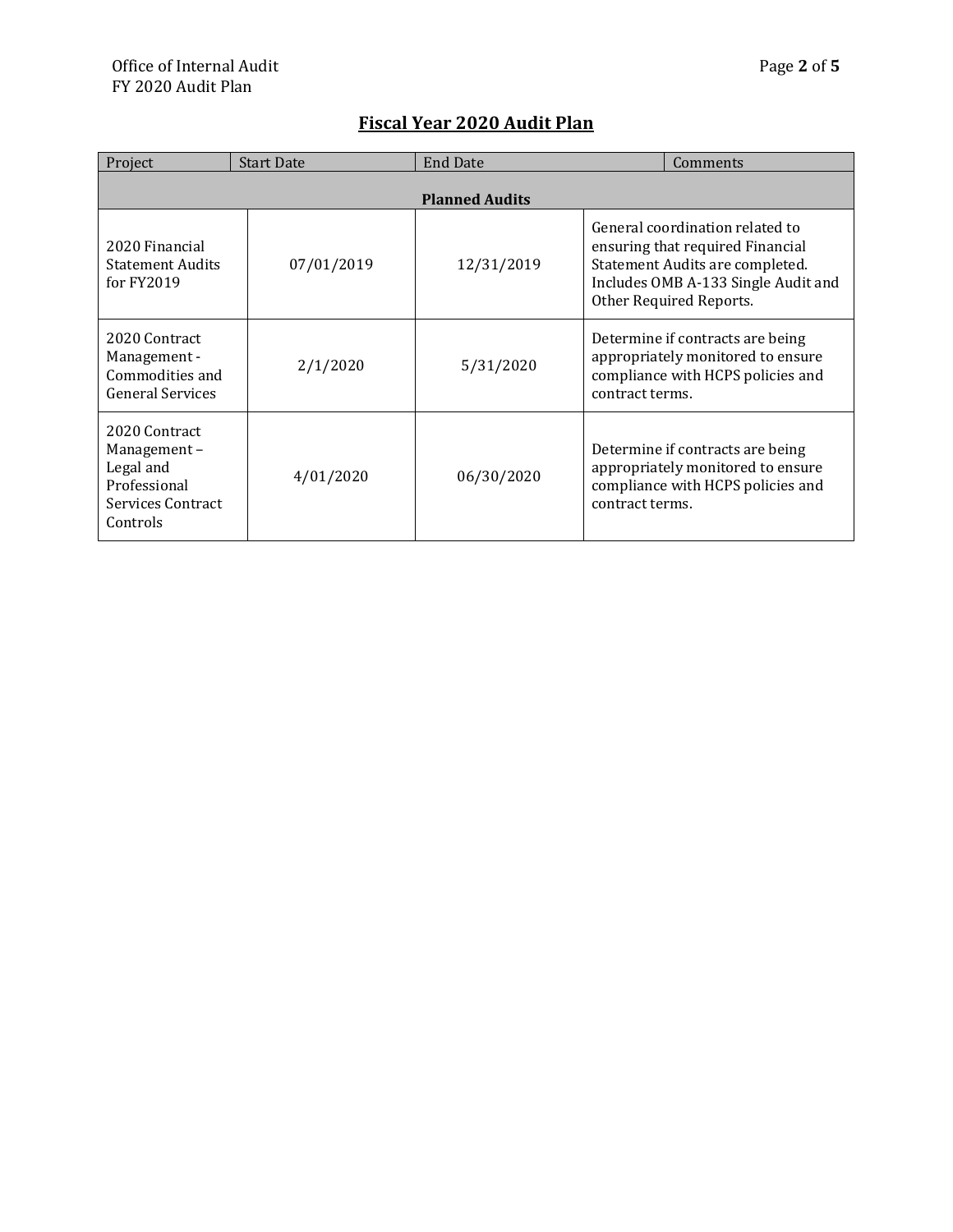| <b>Audit Name</b>                                                | Comments                                                                                                                                                                                                                                            |  |  |
|------------------------------------------------------------------|-----------------------------------------------------------------------------------------------------------------------------------------------------------------------------------------------------------------------------------------------------|--|--|
| 2021 Billing and Collection –<br><b>Student Tuition and Fees</b> | Confirm that controls in place are adequate to ensure that students are<br>billed the correct amount and revenue is collected.                                                                                                                      |  |  |
| 2021 Fixed Assets and Inventory<br>Controls                      | Determine if HCPS has adequate controls in place to ensure that Fixed<br>Assets and Inventory are properly protected and accounted for.                                                                                                             |  |  |
| 2021 Capital Projects and<br><b>Construction Management</b>      | Determine if capital project contracts are being appropriately<br>prioritized and monitored to ensure compliance with HCPS policies and<br>contract terms.                                                                                          |  |  |
| 2021 Employee Benefits<br>Administration                         | This audit will review the procedures in place to ensure that Harford<br>County Public School employees receive the correct benefits,<br>appropriate premiums are collected and management monitors its<br>outgoing payments for benefits provided. |  |  |
| 2021 Financial Statement Audits<br>for $FY2020$                  | General coordination related to ensuring that required Financial<br>Statement Audits are completed. Includes OMB A-133 Single Audit and<br>Other Required Reports.                                                                                  |  |  |

**Tentative Projects for FY2021**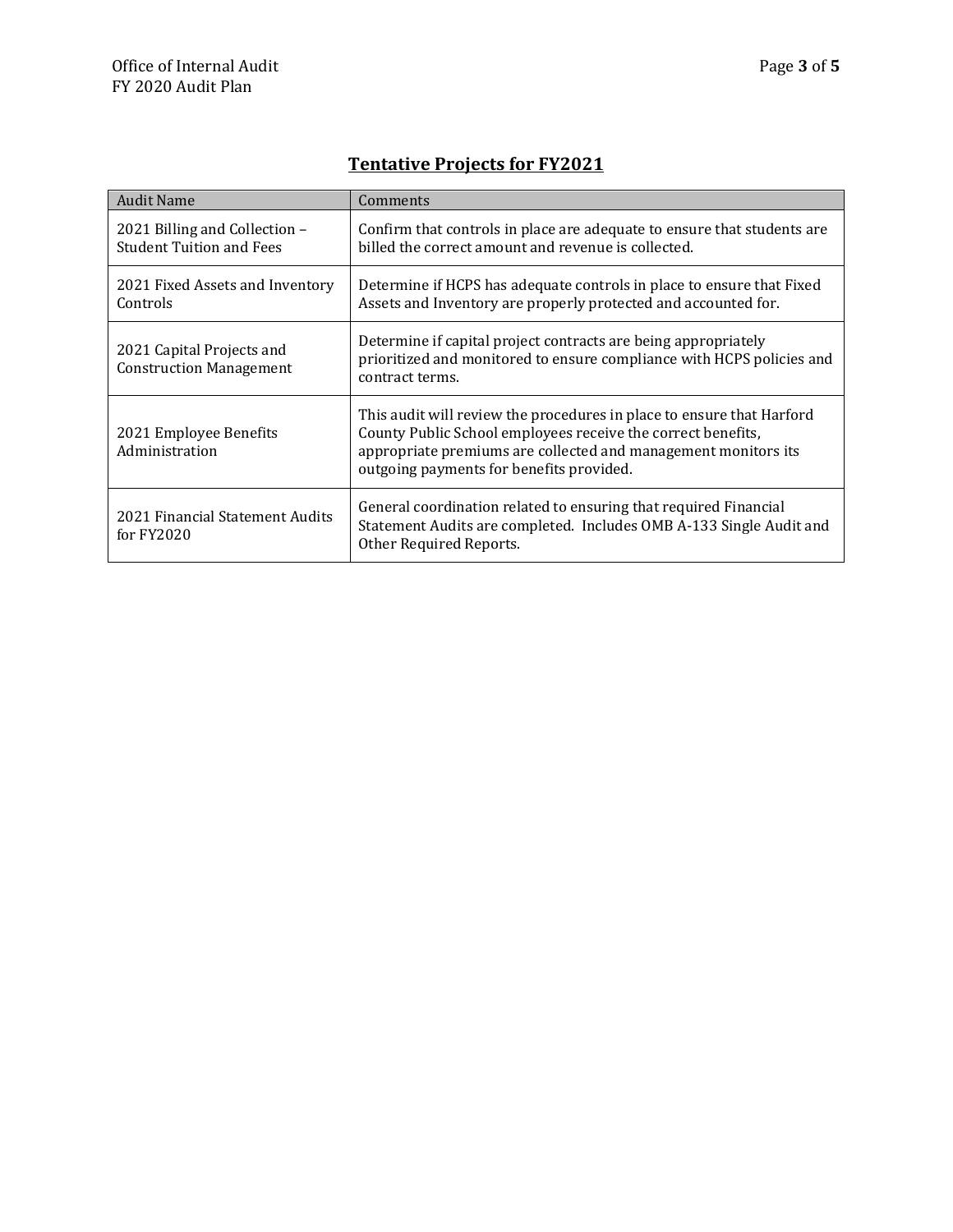### **Audits Not Scheduled**

| <b>Audit Name</b>                                                              | Comments                                                                                                                                                                                                                                                                                                |
|--------------------------------------------------------------------------------|---------------------------------------------------------------------------------------------------------------------------------------------------------------------------------------------------------------------------------------------------------------------------------------------------------|
| <b>Network Security Monitoring</b><br>Controls                                 | Determine if HCPS network monitoring is adequate and to determine if<br>changes to network configurations are appropriately approved,<br>implemented and reviewed.                                                                                                                                      |
| <b>Application Security</b><br>Development and Support<br>Controls             | Detailed evaluation of internal controls related to user security; input,<br>output, processing and user controls for each business system.                                                                                                                                                             |
| Fleet Maintenance Management<br>and Utilization                                | The objective of this audit is to determine if the Fleet Maintenance is<br>properly monitored and costs proper and to evaluate the efficiency and<br>effectiveness of the vehicle/bus replacement and utilization.                                                                                      |
| <b>Facilities Maintenance and Work</b><br>Order Procedures and<br>Efficiencies | The objective of this audit is to determine whether facilities<br>maintenance groups can gain efficiencies by sharing resources,<br>including knowledge, systems, equipment and people. Additionally, we<br>will review the controls over the supplies and equipment inventory,<br>purchases and usage. |
| <b>Professional Development</b><br>Controls                                    | Evaluate the controls over professional development for teachers and<br>administrators to ensure consistently applied.                                                                                                                                                                                  |
| Billing and Collection - Property<br><b>Management Controls</b>                | Confirm that controls in place are adequate to ensure that billings for<br>the use of HCPS facilities are for the correct amount and revenue is fully<br>collected.                                                                                                                                     |
| <b>OPEB</b> and Pension<br><b>Administration Controls</b>                      | Confirm that controls related to HCPS's OPEB and pensions are<br>adequate to ensure proper payments and compliance with relevant<br>regulations and trust agreements.                                                                                                                                   |
| Ethics Disclosures and related<br>processes                                    | Confirm that ethics filings are appropriately completed and reviewed to<br>determine if procedures are adequate to identify conflicts in current or<br>proposed HCPS relationships.                                                                                                                     |
| Insurance Coverages and Self-<br><b>Insurance Program Controls</b>             | Ensure insurance coverage and self-insurance programs are adequately<br>monitored.                                                                                                                                                                                                                      |
| Safety Compliance and Risk<br><b>Management Practices</b>                      | Confirm that safety training is provided to all employees and that the<br>HCPS safety standards meet State and Federal requirements. The<br>review will also confirm that physical security is adequately controlled<br>and monitored at HCPS facilities.                                               |
| <b>Grants Monitoring Controls</b>                                              | Confirm that HCPS has appropriate controls in place to ensure that<br>grants are used as intended and allowed.                                                                                                                                                                                          |
| <b>Equipment Maintenance and</b><br><b>Utilization Controls</b>                | Determine the effectiveness of the Harford County Public School's<br>inventory of large equipment and tools.                                                                                                                                                                                            |
| <b>Billing and Collection of Medical</b><br><b>Assistance Payments</b>         | Confirm that controls in place are adequate to ensure that billings for<br>the Medical Assistance Payments are for the correct amount and<br>revenue is fully collected.                                                                                                                                |